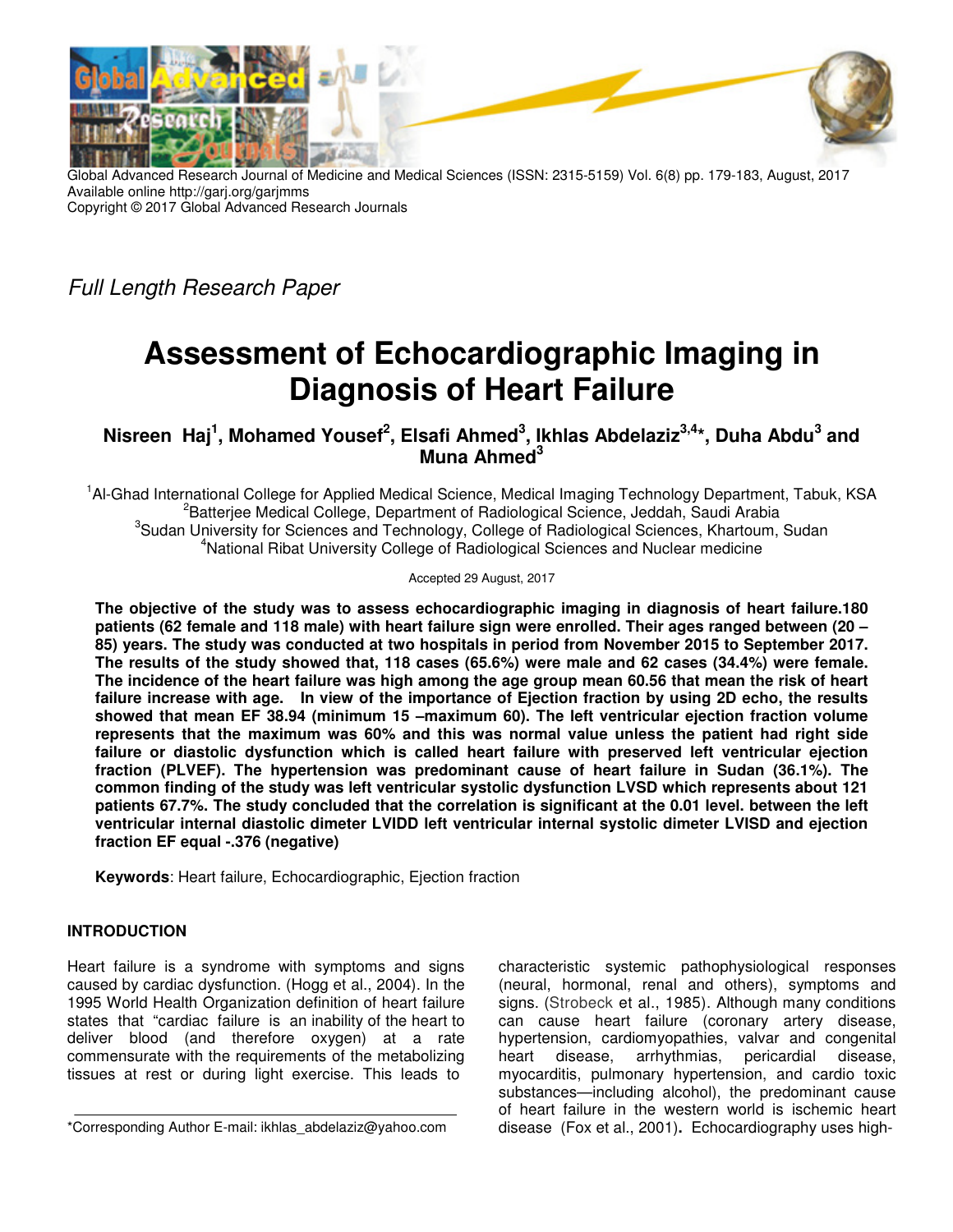frequency ultrasound to evaluate the heart and great vessels. The examination provides a dynamic rendition of cardiac great vessel anatomy and, when combined with the Doppler technique, yields information regarding cardiac and great vessel blood flow (hemodynamics) as well. Because of the high frame rates inherent in ultrasonography, echocardiography can image the heart in a dynamic real-time fashion, so that the motion of cardiac structures can be reliably evaluated. Echocardiography is useful in assessing ventricular function, valvar heart disease, myocardial disease, pericardial disease, intracardiac masses, and aortic abnormalities. With Doppler technology, cardiac chamber function, valvar function, and intracardiac shunts frequently seen in congenital heart disease can be assessed. Combined Doppler echocardiography is a commonly performed procedure because it is relatively inexpensive and widely available, provides a wealth of information, is noninvasive, has no risk of ionizing radiation, and can also be performed at the bedside in critically ill patients. Furthermore, the results are immediately available because no special post examination image processing is required. However, this technique is technically challenging and requires a great deal of operator expertise. Also, a small percentage of patients have poor acoustic windows that can severely degrade image quality. This disadvantage can be obviated by placing the sonographic probe in the esophagus, a procedure called trans esophageal echocardiography (TEE). Trans esophageal echocardiography yields consistently excellent images of the heart and great vessels, but involves a small amount of discomfort and risk to the patient. More recently, echocardiography has been combined with stress-testing modalities to assess inducible myocardial ischemia using wall motion analysis of left ventricular function (Soongswang et al., 2000)

## **MATERIALS AND METHODS**

### **Subjects**

In this cross-sectional study, 180 patients (62 female and 118 male) with heart failure sign were enrolled. Their

ages ranged between  $(20 - 85)$  years. The study was conducted at Khartoum state in Echocardiography department of Omdurman military hospital and Sudan heart center in the period from November 2015 to September 2017. Study variables include (Age, Sex, Clinical history and echocardiogram findings). Data was collected using data collection sheet and analyzed using SPSS software, descriptive statistic as well as correlation were performed.

### **Echocardiogram Techniques**

Two-dimensional and M-mode, echocardiograms were recorded using ultrasound machine HDI 4000 scanner (Philips Medical Systems) equipped with a commercially available 3-13 MHz linear transducer with color and power Doppler capability and GE medical system LOQIC5 Expert, manufactured by Yocogama medical systems –JAPAN – model 2302650.

Trans-thoracic Echocardiogram (TTE) in the long axis view is obtained by placing the ultrasound transducer in the left apicosternal position and provides detailed images of the left ventricle, aorta, left atrium, mitral and aortic valves. Angling the beam towards the right also allows assessment of the right atrium, right ventricle and tricuspid valves. Rotating the transducer by 90 degrees in the clockwise direction produces the short axis view, which allows assessment of the left ventricle, papillary muscle, chordae tendinae and mitral valves.

The four-chamber view demonstrates the ventricles, atria and mitral and tricuspid valves. Rotation of the transducer allows two- chambers views of the heart and more detailed assessment of the aorta and aortic valves will be demonstrated.

The ejection fraction (EF) and volumes were measured with 2D-biplane Simpson's method, 2D-triplane and 3 dimensional echocardiography (3DE) by two investigators blinded to any clinical data. By using the protocols of echo which was established by British Society of echocardiography Education Committee which state that for viewing the Heart Failure a long –axis view is used which obtained by placing the echo transducer (probe) in the left apicosternal position and provides detailed images of many parts of heart specially the left ventricle, aorta, left atrium and mitral and aortic valves.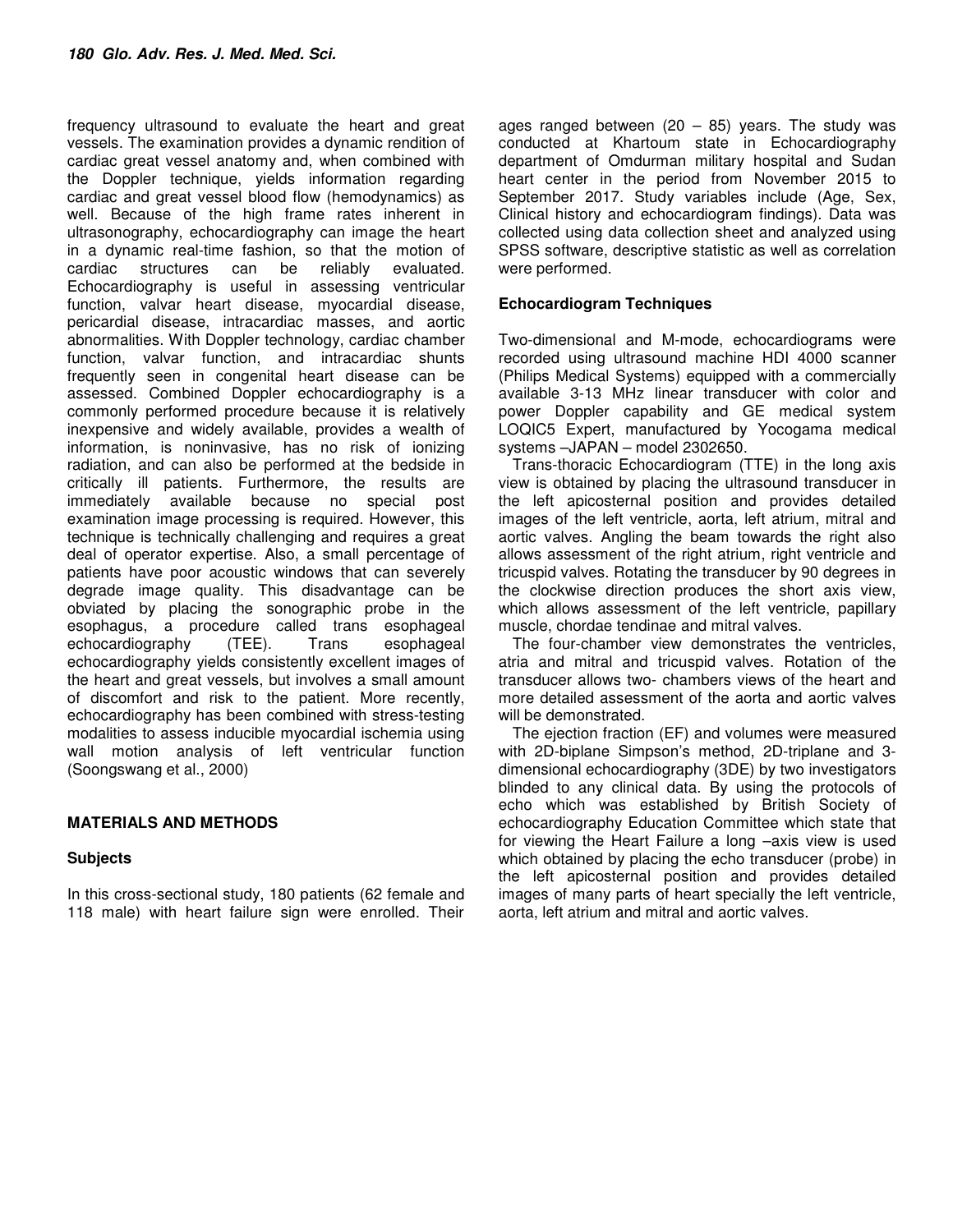## **RESULT PRESENTATION**

| N   | <b>Minimum</b> | <b>Maximum</b> | Mean    | <b>Std. Deviation</b> |
|-----|----------------|----------------|---------|-----------------------|
| 180 | 20             | 85             | 60.56   | 13.169                |
| 180 | 50             | 107            | 80.14   | 10.666                |
| 180 | 15.00          | 60.00          | 38.9444 | 9.55766               |
| 180 | 36             | 89             | 56.52   | 9.538                 |
| 180 | 23             | 80             | 42.68   | 10.410                |
|     |                |                |         |                       |

**Table 1.** Mean values of the measured parameters in the whole sample

Descriptive Statistics





**Table 2 :**Correlation between EF, LVDD and LVSD

|       |                            | EF      | <b>LVDD</b>      | <b>LVSD</b>      |
|-------|----------------------------|---------|------------------|------------------|
| EF    | <b>Pearson Correlation</b> | 1       | $***$<br>$-.376$ | $***$<br>$-.481$ |
|       | Sig. (2-tailed)            |         | .000             | .000             |
|       | N                          | 180     | 180              | 180              |
| I VDD | Pearson Correlation        | $-.376$ |                  | .910             |
|       | Sig. (2-tailed)            | .000    |                  | .000             |
|       | N                          | 180     | 180              | 180              |
| LVSD  | Pearson Correlation        | $-.481$ | .910             | 1                |
|       | Sig. (2-tailed)            | .000    | .000             |                  |
|       | N                          | 180     | 180              | 180              |

\*\*. Correlation is significant at the 0.01 level (2-tailed).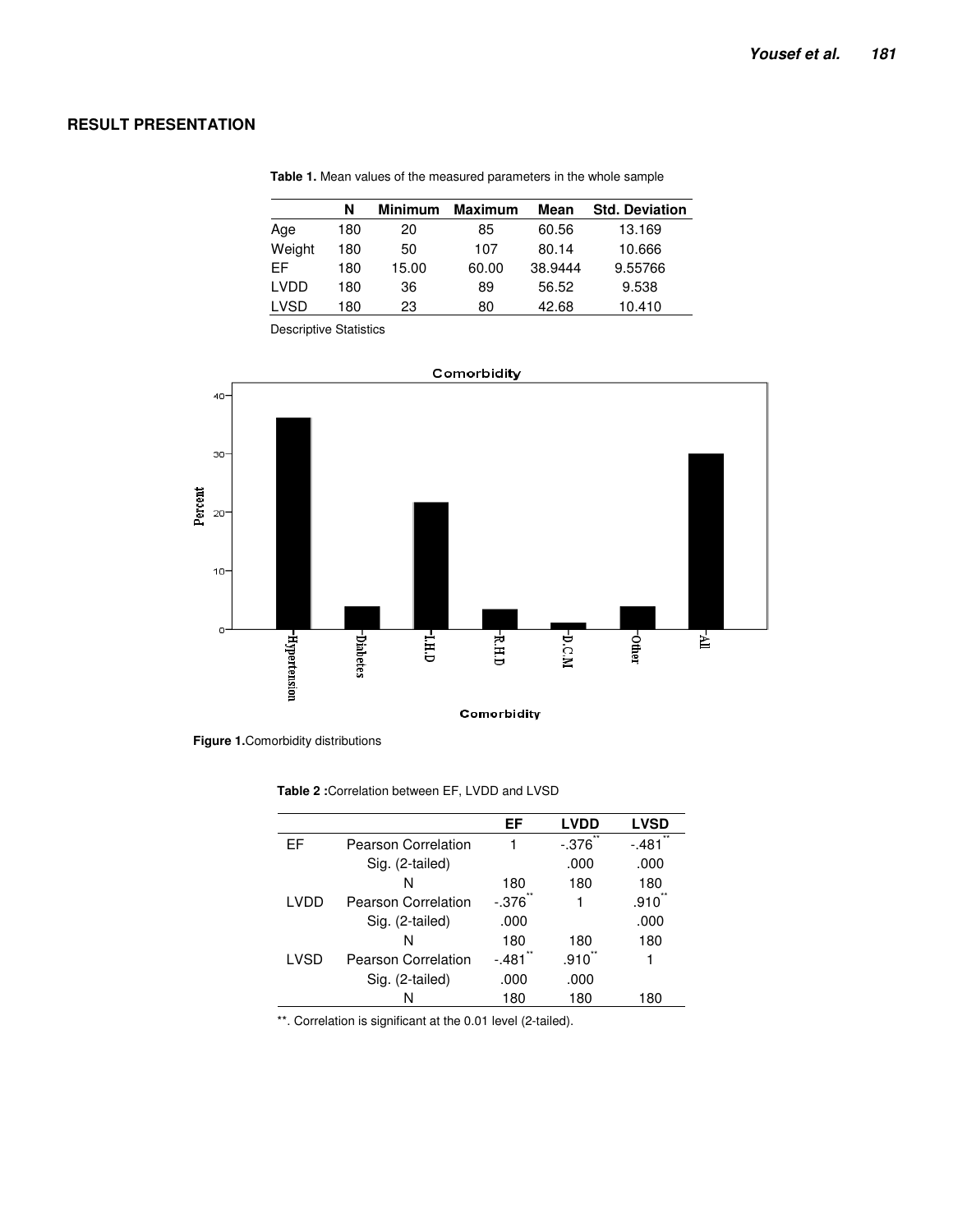

**Figure 2.** A scatter plot diagram shows the correlations between LVIDD and EF in heart failure patients. As the LVIDD increases the EF decreases



**Figure 3.** A scatter plot diagram shows the correlations between LVISD and EF in heart failure patients. As the LVISD increases the EF decreases

#### **DISCUSSION**

180 patients with heart failure condition were investigated using echocardiogram, 118 cases (65.6%) were male and 62 cases (34.4%) were female. Heart failure occurs more frequently in men than in women this agrees with study done by Levy et al. (2006). The incidence of the heart failure was high among the age group mean 60.56 that mean the risk of heart failure increase with age which was same result with comparable to previous studies, such as the Rotterdam study (prevalence of heart failure being 1% in age group 55–64 years, 3% in age group 65–74 years, 7% in age group 75–84 years, and over 10% in those aged  $\geq 85$  years). (Owan et al., 2006). The

hypertension is predominant cause of heart failure in Sudan Although many conditions can cause heart failure (coronary artery disease, hypertension, cardiomyopathies, valvular and congenital heart disease, arrhythmias, pericardial disease, myocarditis, pulmonary hypertension, and cardiotoxic substances—including alcohol), the predominant cause of heart failure in the western world is ischaemic heart disease (Fox et al., 2001).

Changes in LV measurements and geometry due to hypertension reflect the dominant underlying hemodynamic alterations associated with blood pressure elevation, (Ganau, 1992). The changes detected by echocardiography showed increase in left ventricular